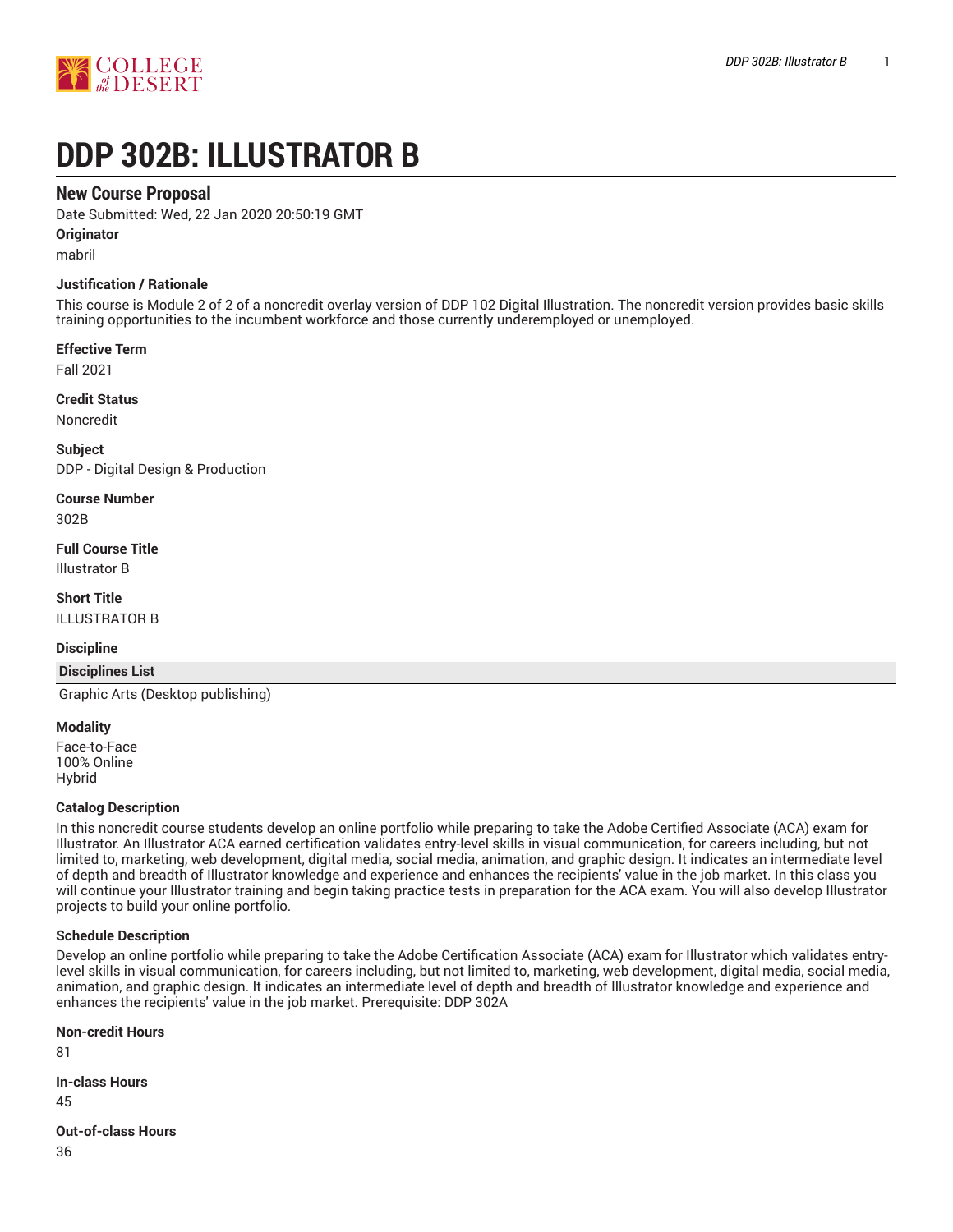

## **Total Semester Hours**

81

# **Override Description**

Noncredit courses do not have lecture and lab so outside of class hours must be adjusted so the noncredit course has the same total hours as the credit equivalent.

**Prerequisite Course(s)** DDP 302

# **Required Text and Other Instructional Materials**

**Resource Type** Web/Other **Open Educational Resource** Yes

**Class Size Maximum**

25

**Entrance Skills**

Open, create and save files and choose appropriate document settings.

# **Requisite Course Objectives**

DDP 302A-Open, create, save and open files and choose appropriate document settings.

## **Entrance Skills**

Create, analyze and modify visual elements to provide appropriate solutions.

### **Requisite Course Objectives**

DDP 302A-Create, analyze and modify visual elements to provide appropriate solutions.

## **Entrance Skills**

Use libraries such as colors, swatches, gradients, brushes, symbols and patterns.

### **Requisite Course Objectives**

DDP 302A-Use libraries, such as colors, swatches, gradients, brushes, symbols, and patterns.

### **Entrance Skills**

Analyze the difference between raster and vector artwork.

## **Requisite Course Objectives**

DDP 302A-Analyze the difference between raster and vector artwork.

## **Entrance Skills**

Create layered graphics that can be exported for animation.

### **Requisite Course Objectives**

DDP 302A-Create layered graphics that can be exported for animation

# **Entrance Skills**

Design graphic documents using basic vector shapes and text.

# **Requisite Course Objectives**

DDP 302A-Design graphic documents using basic vector shapes and text.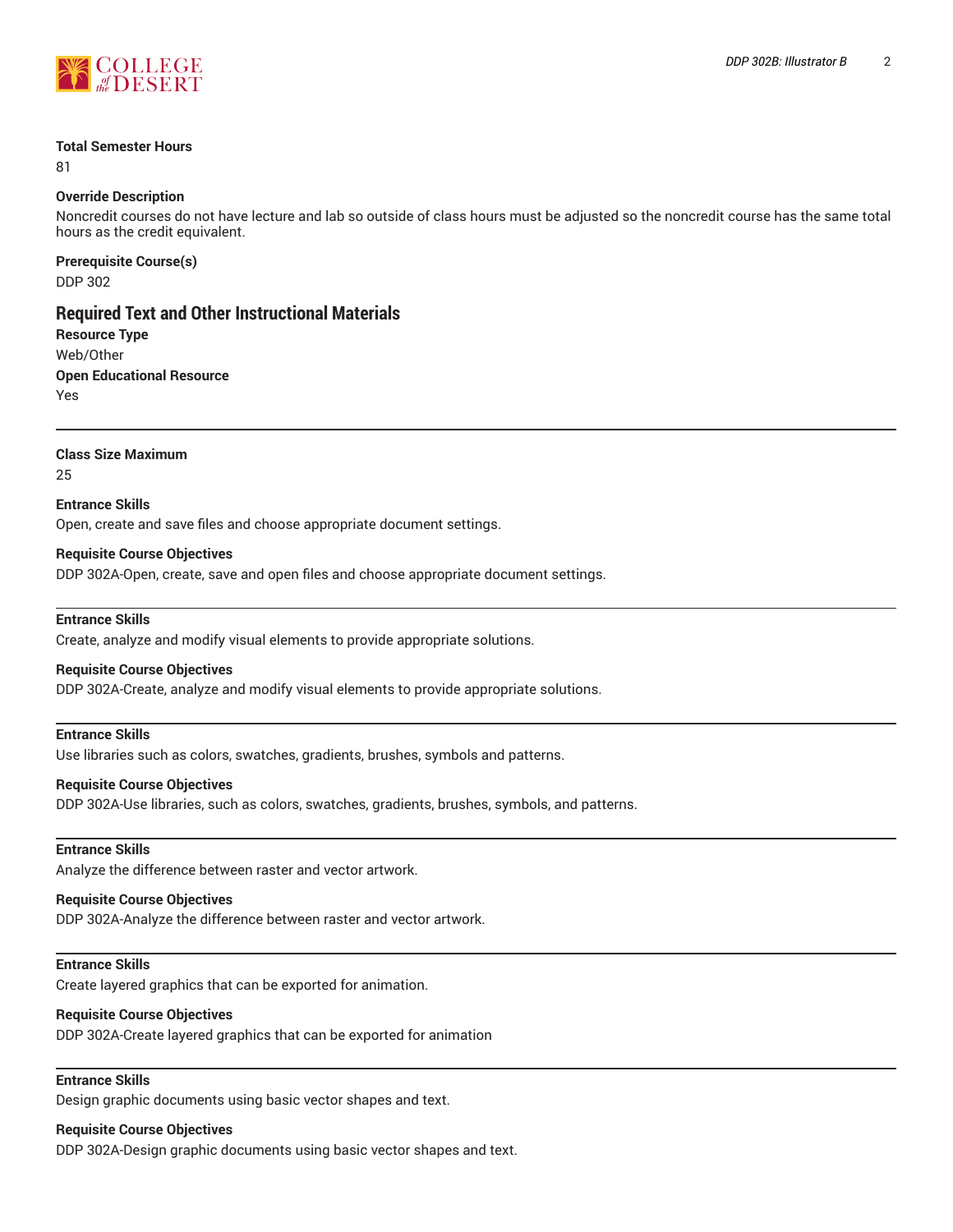

### **Course Content**

- 1. Gmetrix training and Practice testing.
- 2. Design Fundamentals.
- 3. Copyright and fair use.
- 4. Develop an online portfolio.
- 5. Adobe Certification Associate (ACA) Exam Preparation.

# **Course Objectives**

|             | <b>Objectives</b>                                                                                             |
|-------------|---------------------------------------------------------------------------------------------------------------|
| Objective 1 | Develop creative content for online portfolio using Adobe Illustrator.                                        |
| Objective 2 | Demonstrate Illustrator skills using Gmetrix testing.                                                         |
| Objective 3 | Discuss the strategies and preparation needed to pass the Adobe Certification Associate exam for Illustrator. |

# **Student Learning Outcomes**

|           | Upon satisfactory completion of this course, students will be able to:                                       |
|-----------|--------------------------------------------------------------------------------------------------------------|
| Outcome 1 | Discuss the strategies and preparation needed to pass the Adobe Certification Associate exam for Illustrator |
| Outcome 2 | Develop a portfolio of art work using Adobe Illustrator.                                                     |

# **Methods of Instruction**

| <b>Method</b>                      | Please provide a description or examples of how each instructional<br>method will be used in this course.                                                                                                                                                  |                                                                                                                                                                                                                       |  |  |
|------------------------------------|------------------------------------------------------------------------------------------------------------------------------------------------------------------------------------------------------------------------------------------------------------|-----------------------------------------------------------------------------------------------------------------------------------------------------------------------------------------------------------------------|--|--|
| Technology-based instruction       | All course work uses current technology in the field, the students will<br>learn the software and create physical and digital projects with the<br>technology. Instructors will use the technology in demonstrations as it<br>pertains to the assignments. |                                                                                                                                                                                                                       |  |  |
| Participation                      | Students will participate in critiques, in class exercises and general<br>feedback on visual examples.                                                                                                                                                     |                                                                                                                                                                                                                       |  |  |
| Laboratory                         | Students can use the MAC computer lab for the course projects, or their<br>personal computer with the appropriate software and hardware.                                                                                                                   |                                                                                                                                                                                                                       |  |  |
| Lecture                            | Lectures will be provided on historical and contemporary approaches to<br>digital art and media, as well as demonstrations on how to use software<br>as it relates to the assignments.                                                                     |                                                                                                                                                                                                                       |  |  |
| Discussion                         | Students will verbally pitch their art and design concepts to the group as<br>well as in progress discussions.                                                                                                                                             |                                                                                                                                                                                                                       |  |  |
| Skilled Practice at a Workstation  |                                                                                                                                                                                                                                                            | A large portion of the lab will be dedicated to time for students to create<br>digital artwork on an individual workstation. Each student will need to be<br>have access to a computer to participate in this course. |  |  |
| <b>Methods of Evaluation</b>       |                                                                                                                                                                                                                                                            |                                                                                                                                                                                                                       |  |  |
| <b>Method</b>                      | Please provide a description or examples of how<br>each evaluation method will be used in this course.                                                                                                                                                     | <b>Type of Assignment</b>                                                                                                                                                                                             |  |  |
| Student participation/contribution | Skill demonstration through completion of computer In and Out of Class<br>exercises.                                                                                                                                                                       |                                                                                                                                                                                                                       |  |  |
| Critiques                          | Students will participate in group critiques,<br>addressing the requirements of the assignment as<br>well as the creative exploration and graded with a<br>rubric.                                                                                         | In Class Only                                                                                                                                                                                                         |  |  |
| Portfolios                         | Students will create assignments with given criteria<br>and will work to solve the design/art challenge as<br>well as apply key fundamental compositions.                                                                                                  | In and Out of Class                                                                                                                                                                                                   |  |  |
| Tests/Quizzes/Examinations         | All forms of formal testing, other than skill<br>performance exams.                                                                                                                                                                                        | In Class Only                                                                                                                                                                                                         |  |  |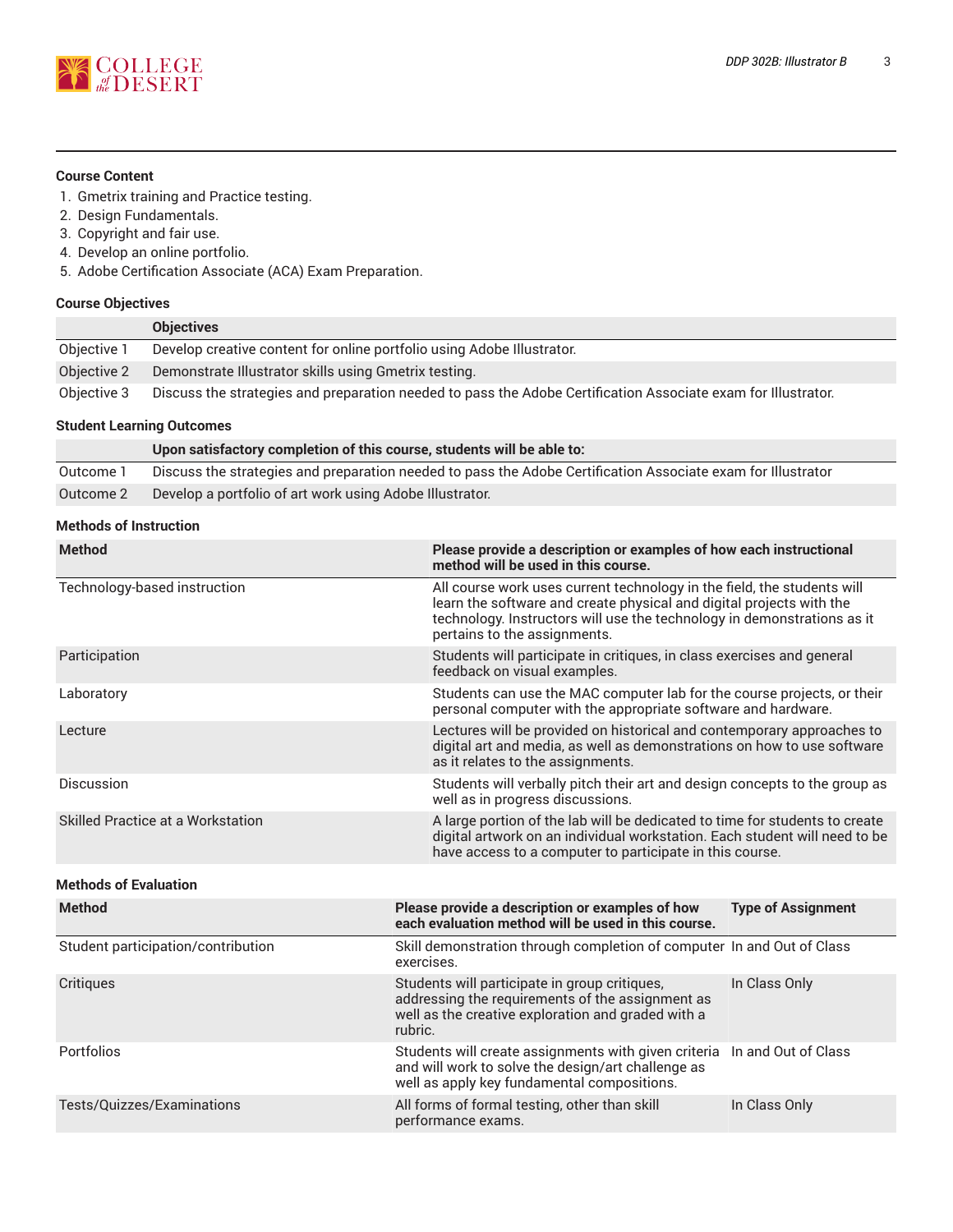

| Presentations/student demonstration observations | Students will explain how they analyzed, chose, and In Class Only<br>synthesized a variety of possible elements to create<br>an original artwork |                     |
|--------------------------------------------------|--------------------------------------------------------------------------------------------------------------------------------------------------|---------------------|
| Other                                            | Use of rubric by instructor to evaluate student<br>projects.                                                                                     | In and Out of Class |
| Mid-term and final evaluations                   | Comprehensive examinations on key art and media In Class Only<br>terminology including the principles and elements of<br>design.                 |                     |
| Other                                            | Out-of-class hours will be monitored electronically<br>through the Learning Management System.                                                   | Out of Class Only   |

#### **Assignments**

•

#### **Other In-class Assignments**

- Participate in class critiques.
- Research career opportunities to work in the design industry.
- Identify the purpose, audience, and audience needs for preparing images.
- Determine the type of copyright, permissions, and licensing required to use specific content.
- Each portfolio piece produced will be accompanied by a written procedural documentation form and evaluation.

#### **Other Out-of-class Assignments**

- Development digital vector content projects for online portfolio.
- Illustrator training using Gmetrix.
- Research copyright information.

#### **Grade Methods**

Pass/No Pass Only

# **Distance Education Checklist**

**Include the percentage of online and on-campus instruction you anticipate.**

**Online %** 50 **On-campus %** 50

# **Lab Courses**

**How will the lab component of your course be differentiated from the lecture component of the course?** Student will work on projects via canvas for evaluation.

From the COR list, what activities are specified as lab, and how will those be monitored by the instructor? Design and development of projects submitted to Canvas as well as student's online portfolio.

**How will you assess the online delivery of lab activities?** Via Canvas.

# **Instructional Materials and Resources**

#### If you use any other technologies in addition to the college LMS, what other technologies will you use and how are you ensuring **student data security?**

Within Course Management System: Discussion forums with substantive instructor participation Regular virtual office hours Private messages Online quizzes and examinations Video or audio feedback Weekly announcements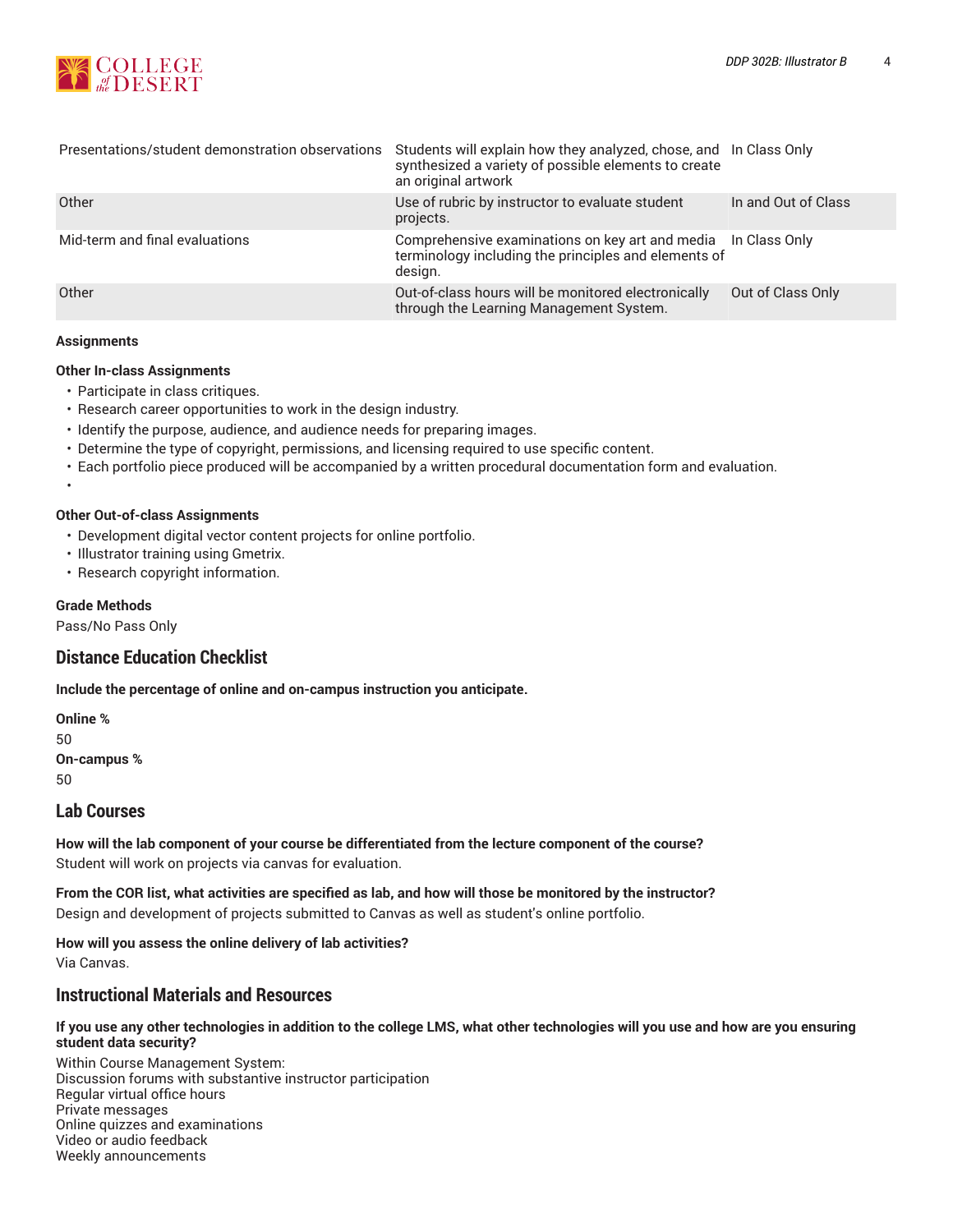

External to Course Management System:

Direct e-mail

Posted audio/video (including YouTube, 3cmediasolutions, etc.)

Briefly discuss how the selected strategies above will be used to maintain Regular Effective Contact in the course.

This class if online is being taught via Canvas. Instructors will use asynchronous text and video messages to interact with the students. Also, discussions boards, constant announcements will be used. Zoom virtual office hours with screen sharing and interaction capabilities will be available.

If interacting with students outside the LMS, explain how additional interactions with students outside the LMS will enhance student learning.

Canvas is used for external interaction as well.

# **Effective Student/Faculty Contact**

# Which of the following methods of regular, timely, and effective student/faculty contact will be used in this course?

# **Within Course Management System:**

Discussion forums with substantive instructor participation Chat room/instant messaging Regular virtual office hours Private messages Online quizzes and examinations Video or audio feedback Weekly announcements

### **External to Course Management System:**

Direct e-mail E-portfolios/blogs/wikis Posted audio/video (including YouTube, 3cmediasolutions, etc.) Synchronous audio/video Teleconferencing

### **For hybrid courses:**

Scheduled Face-to-Face group or individual meetings Field trips Library workshops Orientation, study, and/or review sessions Supplemental seminar or study sessions

# Briefly discuss how the selected strategies above will be used to maintain Regular Effective Contact in the course.

Active participation and multiple modes of information delivery; announcements, asynchronous text, video messages, discussions boards, and Canvas email.

# **Other Information**

# **MIS Course Data**

**CIP Code** 11.0803 - Computer Graphics.

**TOP Code** 061460 - Computer Graphics and Digital Imagery

**SAM Code** C - Clearly Occupational

**Basic Skills Status** Not Basic Skills

**Prior College Level** Not applicable

**Cooperative Work Experience** Not a Coop Course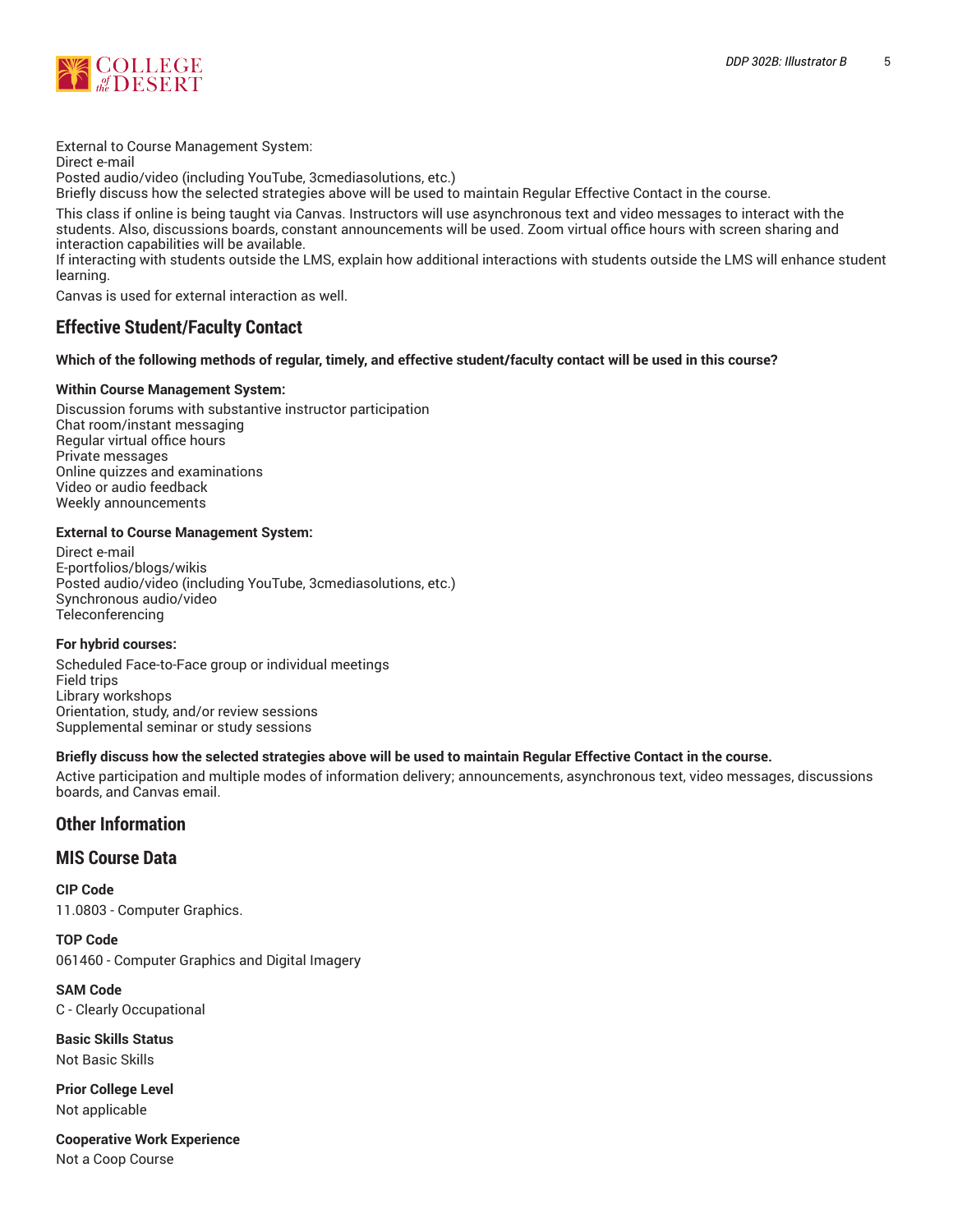

# **Course Classification Status** Other Non-credit Enhanced Funding

**Approved Special Class** Not special class

**Noncredit Category** Short-Term Vocational

**Funding Agency Category** Not Applicable

**Program Status** Program Applicable

**Transfer Status** Not transferable

**General Education Status** Not applicable

**Support Course Status** Course is not a support course

**Allow Audit** No

**Repeatability** Yes

**Repeatability Limit** NC **Repeat Type**

Noncredit

# **Justification**

Noncredit courses are repeatable until the student achieves the skills and knowledge required to meet the objectives and outcomes of the course.

**Materials Fee**

No

**Additional Fees?** No

# **Approvals**

**Curriculum Committee Approval Date** 3/19/2020

**Academic Senate Approval Date** 3/26/2020

**Board of Trustees Approval Date** 5/15/2020

**Chancellor's Office Approval Date** 07/02/2020

**Course Control Number** CCC000618745